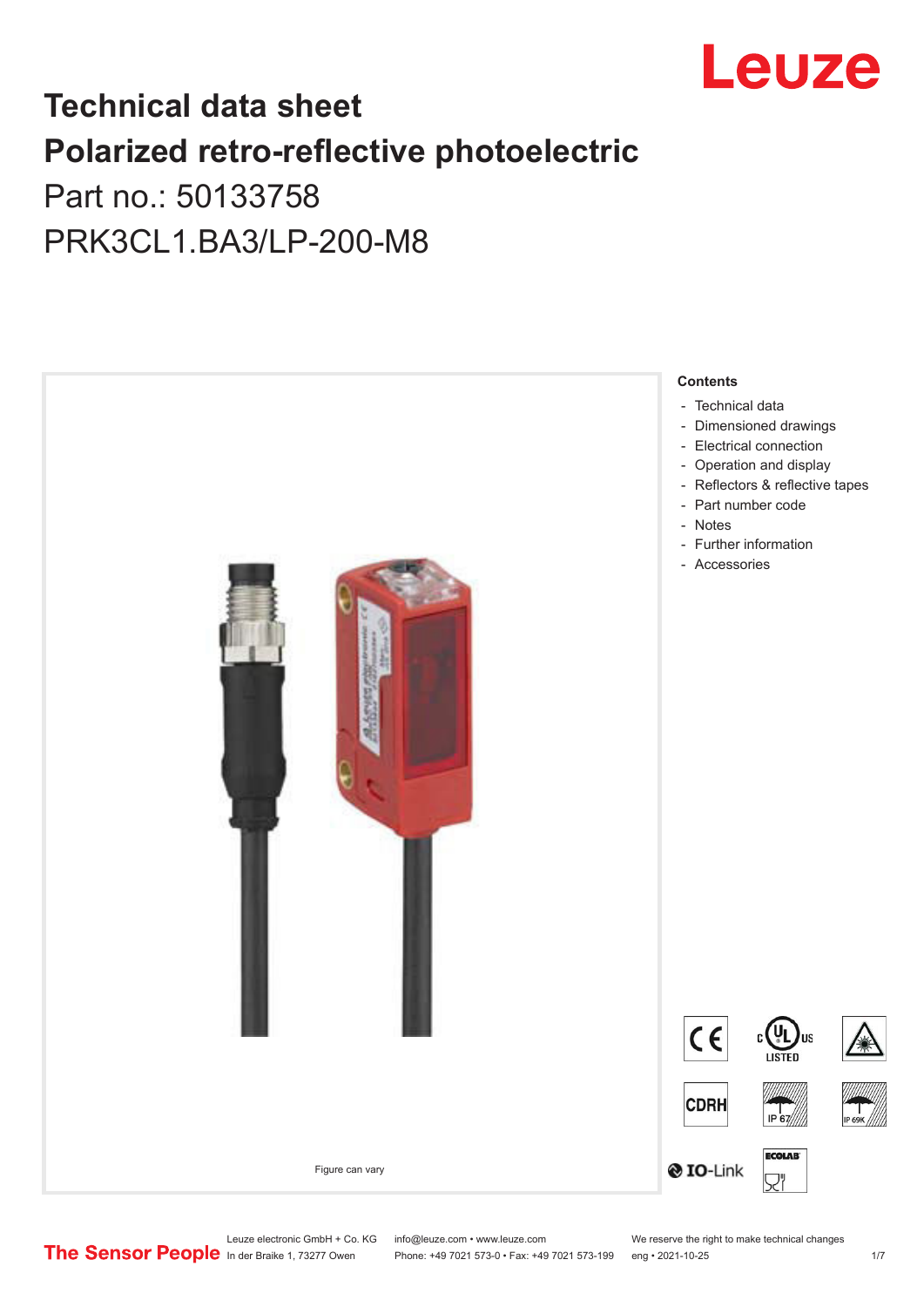## <span id="page-1-0"></span>**Technical data**

# Leuze

### **Basic data**

| <b>Series</b>              |                      |
|----------------------------|----------------------|
| <b>Operating principle</b> | Reflection principle |

**Special version**

**Special version** Autocollimation

### **Optical data**

| <b>Operating range</b>               | Guaranteed operating range          |
|--------------------------------------|-------------------------------------|
| <b>Operating range</b>               | 0  2 m, With reflector MTKS 50x50.1 |
| <b>Operating range limit</b>         | Typical operating range             |
| <b>Operating range limit</b>         | 0  3 m, With reflector MTKS 50x50.1 |
| Beam path                            | Collimated                          |
| <b>Light source</b>                  | Laser, Red                          |
| Wavelength                           | 655 nm                              |
| Laser class                          | 1, IEC/EN 60825-1:2007              |
| Max. laser power                     | 0.0017 W                            |
| <b>Transmitted-signal shape</b>      | Pulsed                              |
| <b>Pulse duration</b>                | $5.3 \,\mu s$                       |
| Light spot size [at sensor distance] | 1 mm [3,000 mm]                     |
| Type of light spot geometry          | Round                               |
| Shift angle                          | Typ. $\pm 2^{\circ}$                |
|                                      |                                     |

#### **Electrical data**

| <b>Protective circuit</b>   | Polarity reversal protection        |
|-----------------------------|-------------------------------------|
|                             | Short circuit protected             |
|                             |                                     |
| Performance data            |                                     |
| Supply voltage $U_{B}$      | 10  30 V, DC, Incl. residual ripple |
| <b>Residual ripple</b>      | $0 15 \%$ , From $U_{\rm B}$        |
| <b>Open-circuit current</b> | $015$ mA                            |

### **Outputs**

**Number of digital switching outputs** 2 Piece(s)

| <b>Switching outputs</b> |                                   |
|--------------------------|-----------------------------------|
| Voltage type             | DC.                               |
| Switching current, max.  | $100 \text{ mA}$                  |
| <b>Switching voltage</b> | high: $\geq$ (U <sub>B</sub> -2V) |
|                          | Low: $\leq$ 2V                    |

| Switching output 1  |                                                           |
|---------------------|-----------------------------------------------------------|
| <b>Assignment</b>   | Connection 1, pin 4                                       |
| Switching element   | Transistor, Push-pull                                     |
| Switching principle | IO-Link / light switching (PNP)/dark swit-<br>ching (NPN) |
|                     |                                                           |

**Connection 1, pin 2** 

**Switching output 2 Switching element** Transistor, PNP **Switching principle** Dark switching

#### **Timing**

| <b>Switching frequency</b> | 3.000 Hz          |
|----------------------------|-------------------|
| Response time              | $0.17 \text{ ms}$ |
| <b>Readiness delay</b>     | 300 ms            |

### **Interface**

**Type** IO-Link

| COM <sub>2</sub> |
|------------------|
| $COM2 = 2.3$ ms  |
| 2.5              |
| V1.1             |
| Yes              |
|                  |

### **Connection**

| <b>Connection 1</b>       |                       |
|---------------------------|-----------------------|
| <b>Function</b>           | Signal IN             |
|                           | Signal OUT            |
|                           | Voltage supply        |
| <b>Type of connection</b> | Cable with connector  |
| <b>Cable length</b>       | 200 mm                |
| <b>Sheathing material</b> | <b>PUR</b>            |
| Cable color               | <b>Black</b>          |
| Wire cross section        | $0.2$ mm <sup>2</sup> |
| <b>Thread size</b>        | M8                    |
| <b>Type</b>               | Male                  |
| <b>Material</b>           | Metal                 |
| No. of pins               | 4-pin                 |

### **Mechanical data**

| Dimension (W x H x L)             | 11.4 mm x 34.2 mm x 18.3 mm  |
|-----------------------------------|------------------------------|
| <b>Housing material</b>           | Plastic                      |
| <b>Plastic housing</b>            | PC-ABS                       |
| Lens cover material               | Plastic / PMMA               |
| Net weight                        | 20 <sub>q</sub>              |
| <b>Housing color</b>              | Red                          |
| <b>Type of fastening</b>          | Two M3 threaded sleeves      |
|                                   | Via optional mounting device |
| <b>Compatibility of materials</b> | <b>ECOLAB</b>                |

### **Operation and display**

| Type of display                     | I FD                   |
|-------------------------------------|------------------------|
| Number of LEDs                      | 2 Piece(s)             |
| <b>Operational controls</b>         | Teach button           |
| Function of the operational control | Sensitivity adjustment |

#### **Environmental data**

| Ambient temperature, operation | $-10$ 55 °C $\,$ |
|--------------------------------|------------------|
| Ambient temperature, storage   | -40  70 °C       |

### **Certifications**

| Degree of protection     | IP 67         |
|--------------------------|---------------|
|                          | IP 69K        |
| <b>Protection class</b>  | Ш             |
| <b>Certifications</b>    | c UL US       |
| <b>Standards applied</b> | IEC 60947-5-2 |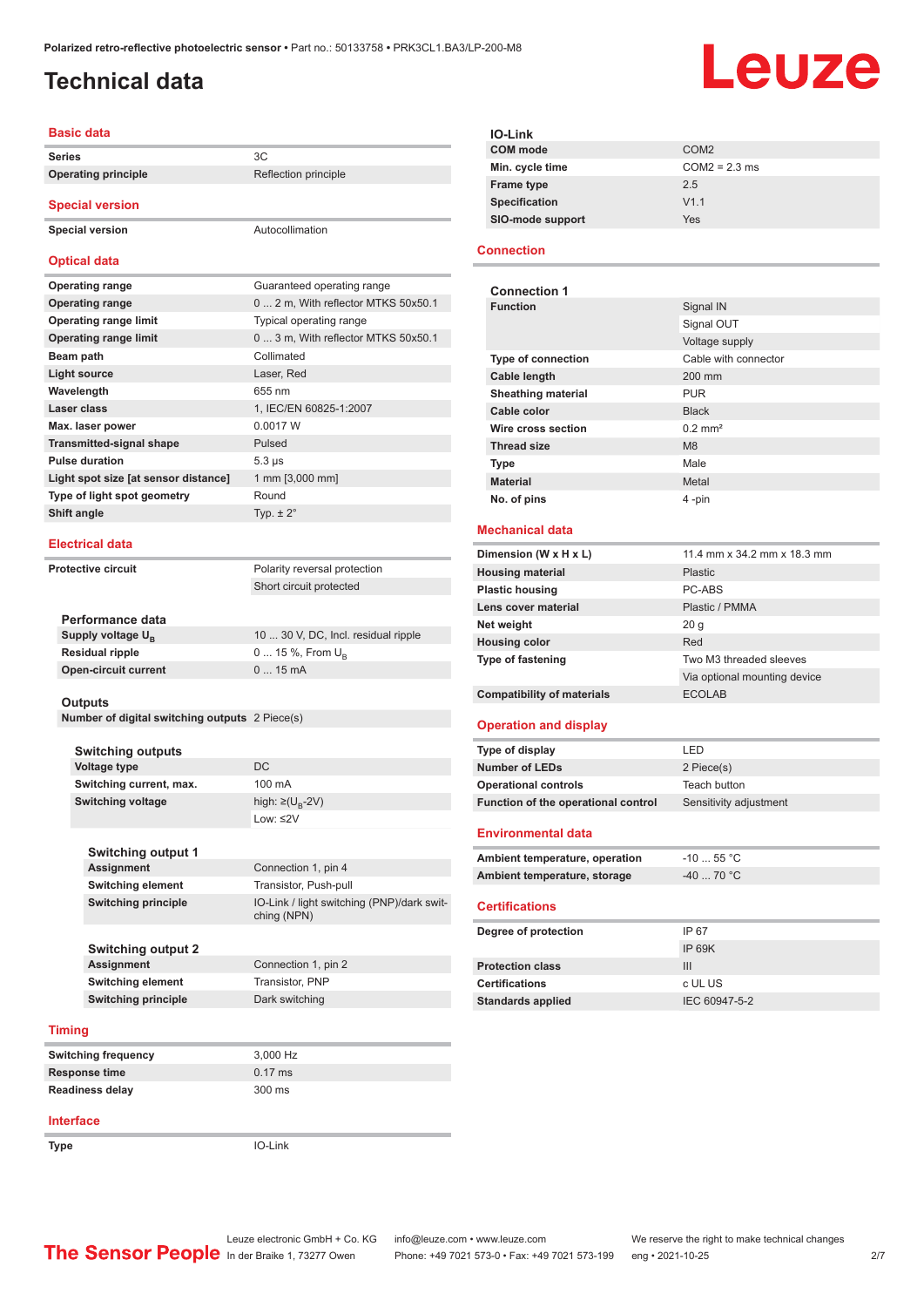## <span id="page-2-0"></span>**Technical data**

| <b>Customs tariff number</b> | 85365019 |
|------------------------------|----------|
| eCl@ss 5.1.4                 | 27270902 |
| eCl@ss 8.0                   | 27270902 |
| eCl@ss 9.0                   | 27270902 |
| eCl@ss 10.0                  | 27270902 |
| eCl@ss 11.0                  | 27270902 |
| <b>ETIM 5.0</b>              | EC002717 |
| <b>ETIM 6.0</b>              | EC002717 |
| <b>ETIM 7.0</b>              | EC002717 |

## **Dimensioned drawings**

All dimensions in millimeters



## **Electrical connection**

**Connection 1**

| <b>Function</b>           | Signal IN            |
|---------------------------|----------------------|
|                           | Signal OUT           |
|                           | Voltage supply       |
| Type of connection        | Cable with connector |
| Cable length              | 200 mm               |
| <b>Sheathing material</b> | <b>PUR</b>           |
|                           |                      |

### A Green LED

- B Yellow LED
- C Optical axis
- D Teach button
- E Mounting sleeve (standard)
- F Threaded sleeve (3C.B series)

## Leuze electronic GmbH + Co. KG info@leuze.com • www.leuze.com We reserve the right to make technical changes<br>
The Sensor People in der Braike 1, 73277 Owen Phone: +49 7021 573-0 • Fax: +49 7021 573-199 eng • 2021-10-25

Phone: +49 7021 573-0 • Fax: +49 7021 573-199 eng • 2021-10-25 3/7

Leuze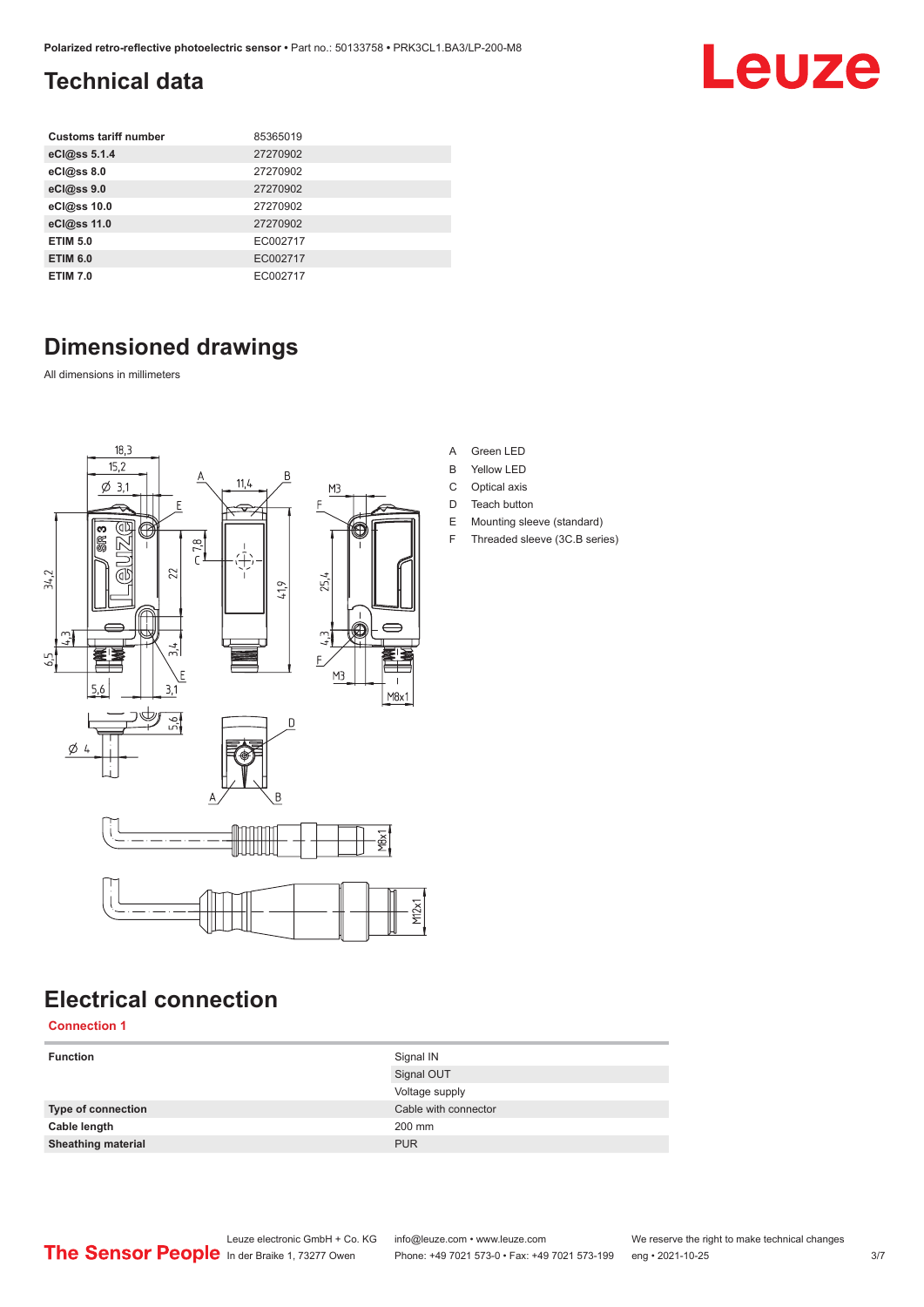## <span id="page-3-0"></span>**Electrical connection**

## Leuze

2

4

### **Connection 1**

| Cable color        | <b>Black</b>          |
|--------------------|-----------------------|
| Wire cross section | $0.2$ mm <sup>2</sup> |
| <b>Thread size</b> | M <sub>8</sub>        |
| <b>Type</b>        | Male                  |
| <b>Material</b>    | Metal                 |
| No. of pins        | $4$ -pin              |

### **Pin Pin assignment**

| $\overline{2}$          | OUT <sub>2</sub> |  |
|-------------------------|------------------|--|
| $\mathbf{\Omega}$<br>د. | GND              |  |
| 4                       | IO-Link / OUT 1  |  |

## **Operation and display**

| <b>LED</b>     | <b>Display</b>           | <b>Meaning</b>                       |
|----------------|--------------------------|--------------------------------------|
|                | Green, continuous light  | Operational readiness                |
| $\overline{2}$ | Yellow, continuous light | Light path free                      |
|                | Yellow, flashing         | Light path free, no function reserve |

## **Reflectors & reflective tapes**

| Part no. | <b>Designation</b> | <b>Operating range</b><br><b>Operating range</b> | <b>Description</b>                                                                                                                                                                                                                         |
|----------|--------------------|--------------------------------------------------|--------------------------------------------------------------------------------------------------------------------------------------------------------------------------------------------------------------------------------------------|
| 50040894 | <b>MTKS 20x30</b>  | 01.6m<br>02.2m                                   | Design: rechteckig<br>Triple reflector size: 1.2 mm<br>Reflective surface: 19 mm x 29 mm<br>Material: Kunststoff<br>Base material: Kunststoff<br>Chemical designation of the material: PMMA8N<br>Fastening: Durchgangsbefestigung, klebbar |
| 50104130 | MTKS 20x40.1       | 01m<br>0 1.5 m                                   | Design: rechteckig<br>Triple reflector size: 1.2 mm<br>Reflective surface: 17 mm x 38 mm<br>Material: Kunststoff<br>Base material: Kunststoff<br>Chemical designation of the material: PMMA8N<br>Fastening: Durchgangsbefestigung, klebbar |
| 50117583 | MTKS 50x50.1       | 02m<br>03m                                       | Design: rechteckig<br>Triple reflector size: 1.2 mm<br>Reflective surface: 50 mm x 50 mm<br>Material: Kunststoff<br>Base material: Kunststoff<br>Chemical designation of the material: PMMA8N<br>Fastening: Durchgangsbefestigung, klebbar |
| 50110192 | REF 6-A-50x50      | 01m<br>0 1.4 m                                   | Design: rechteckig<br>Triple reflector size: 0.3 mm<br>Reflective surface: 50 mm x 50 mm<br>Material: Kunststoff<br>Chemical designation of the material: PMMA<br>Fastening: selbstklebend                                                 |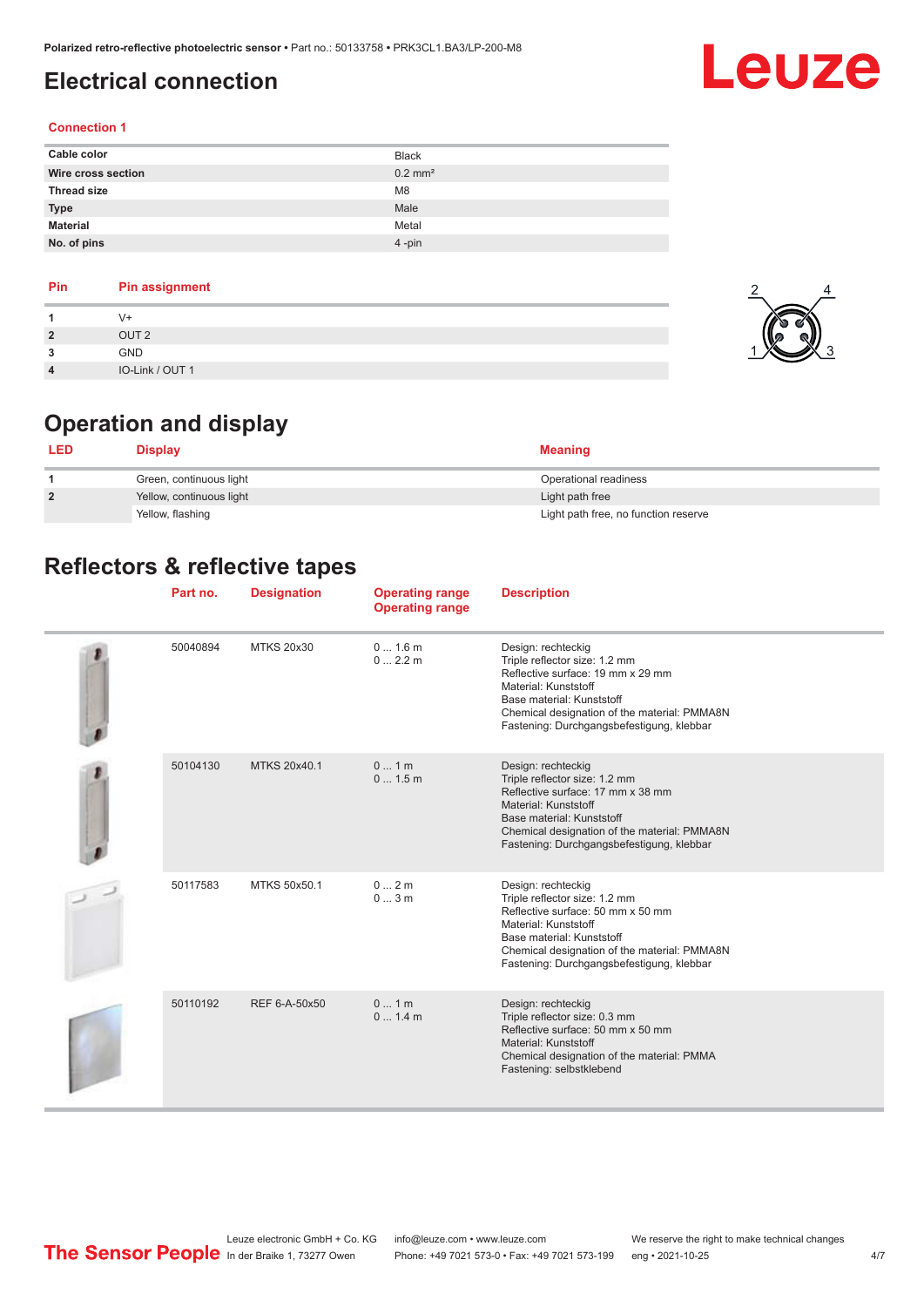### <span id="page-4-0"></span>**Part number code**



Part designation: **AAA 3C d EE-f.GG H/i J-K**

| AAA3C | Operating principle / construction<br>HT3C: Diffuse reflection sensor with background suppression<br>LS3C: Throughbeam photoelectric sensor transmitter<br>LE3C: Throughbeam photoelectric sensor receiver<br>PRK3C: Retro-reflective photoelectric sensor with polarization filter                                                                                                                                                                                                                                                                                                                                 |
|-------|---------------------------------------------------------------------------------------------------------------------------------------------------------------------------------------------------------------------------------------------------------------------------------------------------------------------------------------------------------------------------------------------------------------------------------------------------------------------------------------------------------------------------------------------------------------------------------------------------------------------|
| d     | Light type<br>n/a: red light<br>I: infrared light                                                                                                                                                                                                                                                                                                                                                                                                                                                                                                                                                                   |
| EE    | Light source<br>n/a: LED<br>L1: laser class 1<br>L2: laser class 2                                                                                                                                                                                                                                                                                                                                                                                                                                                                                                                                                  |
| f     | Preset range (optional)<br>n/a: operating range acc. to data sheet<br>xxxF: Preset range [mm]                                                                                                                                                                                                                                                                                                                                                                                                                                                                                                                       |
| GG    | <b>Equipment</b><br>n/a: standard<br>A: Autocollimation principle (single lens) for positioning tasks<br>B: Housing model with two M3 threaded sleeves, brass<br>F: Permanently set range<br>L: Long light spot<br>S: small light spot<br>T: autocollimation principle (single lens) for highly transparent bottles without tracking<br>TT: autocollimation principle (single lens) for highly transparent bottles with tracking<br>V: V-optics<br>XL: Extra long light spot<br>X: extended model<br>HF: Suppression of HF illumination (LED)                                                                       |
| H     | Operating range adjustment<br>n/a with HT: range adjustable via 8-turn potentiometer<br>n/a with retro-reflective photoelectric sensors (PRK): operating range not adjustable<br>1: 270° potentiometer<br>3: teach-in via button<br>6: auto-teach                                                                                                                                                                                                                                                                                                                                                                   |
| j.    | Switching output/function OUT 1/IN: Pin 4 or black conductor<br>2: NPN transistor output, light switching<br>N: NPN transistor output, dark switching<br>4: PNP transistor output, light switching<br>P: PNP transistor output, dark switching<br>6: push-pull switching output, PNP light switching, NPN dark switching<br>G: Push-pull switching output, PNP dark switching, NPN light switching<br>L: IO-Link interface (SIO mode: PNP light switching, NPN dark switching)<br>8: activation input (activation with high signal)<br>X: pin not used<br>1: IO-Link / light switching (NPN) / dark switching (PNP) |
| J     | Switching output / function OUT 2/IN: pin 2 or white conductor<br>2: NPN transistor output, light switching<br>N: NPN transistor output, dark switching<br>4: PNP transistor output, light switching<br>P: PNP transistor output, dark switching<br>6: push-pull switching output, PNP light switching, NPN dark switching<br>G: Push-pull switching output, PNP dark switching, NPN light switching<br>W: warning output<br>X: pin not used<br>8: activation input (activation with high signal)<br>9: deactivation input (deactivation with high signal)<br>T: teach-in via cable                                 |
| κ     | <b>Electrical connection</b><br>n/a: cable, standard length 2000 mm, 4-wire<br>5000: cable, standard length 5000 mm, 4-wire<br>M8: M8 connector, 4-pin (plug)<br>M8.3: M8 connector, 3-pin (plug)<br>200-M8: cable, length 200 mm with M8 connector, 4-pin, axial (plug)<br>200-M8.3: cable, length 200 mm with M8 connector, 3-pin, axial (plug)<br>200-M12: cable, length 200 mm with M12 connector, 4-pin, axial (plug)                                                                                                                                                                                          |

### **Note**

 $\%$  A list with all available device types can be found on the Leuze website at www.leuze.com.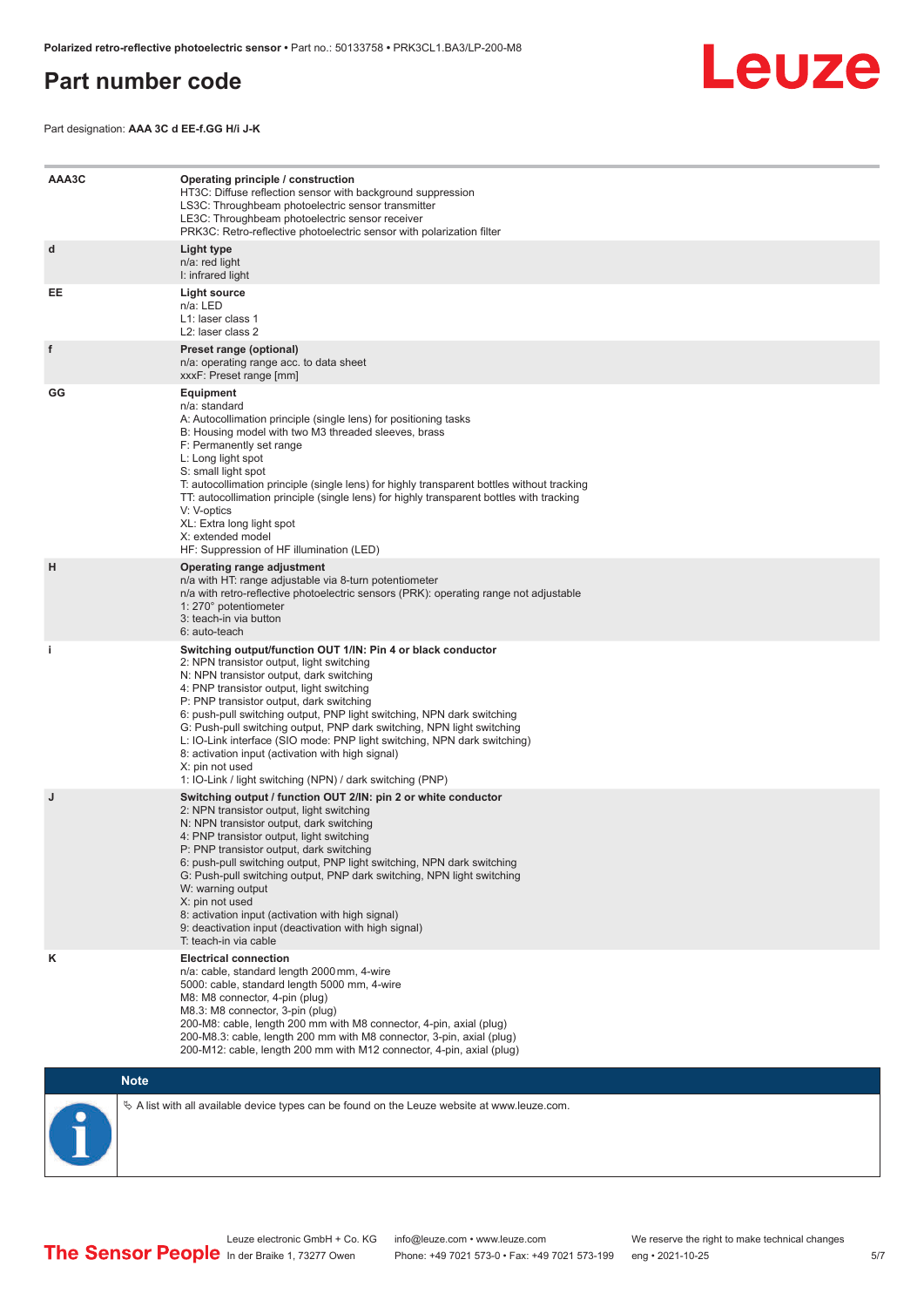## <span id="page-5-0"></span>**Notes**

# Leuze

### **Observe intended use!**

 $\%$  This product is not a safety sensor and is not intended as personnel protection.

 $\&$  The product may only be put into operation by competent persons.

 $\%$  Only use the product in accordance with its intended use.

| <b>For UL applications:</b>                                                                                                                                                                                                                                                                                   |
|---------------------------------------------------------------------------------------------------------------------------------------------------------------------------------------------------------------------------------------------------------------------------------------------------------------|
| $\%$ For UL applications, use is only permitted in Class 2 circuits in accordance with the NEC (National Electric Code).<br>V These proximity switches shall be used with UL Listed Cable assemblies rated 30V, 0.5A min, in the field installation, or equivalent (categories: CYJV/<br>CYJV7 or PVVA/PVVA7) |

|   | <b>WARNING! LASER RADIATION - CLASS 1 LASER PRODUCT</b>                                                                                                                                                                                                    |
|---|------------------------------------------------------------------------------------------------------------------------------------------------------------------------------------------------------------------------------------------------------------|
| 纂 | The device satisfies the requirements of IEC 60825-1:2007 (EN 60825-1:2007) safety regulations for a product of laser class 1 as well as the<br>U.S. 21 CFR 1040.10 regulations with deviations corresponding to "Laser Notice No. 50" from June 24, 2007. |
|   | $\&$ Observe the applicable statutory and local laser protection regulations.                                                                                                                                                                              |
|   | $\%$ The device must not be tampered with and must not be changed in any way.<br>There are no user-serviceable parts inside the device.                                                                                                                    |

## **Further information**

- Light source: Average life expectancy 50,000 h at an ambient temperature of 25 °C
- Response time: For short decay times, an ohmic load of approx. 5 kOhm is recommended

Repairs must only be performed by Leuze electronic GmbH + Co. KG.

- Sum of the output currents for both outputs, 50 mA for ambient temperatures > 40 °C
- Permissible operating temperature range during IO-Link operation: -10 °C to +40 °C

## **Accessories**

## Connection technology - Connection cables

|   | Part no. | <b>Designation</b> | <b>Article</b>   | <b>Description</b>                                                                                                                                |
|---|----------|--------------------|------------------|---------------------------------------------------------------------------------------------------------------------------------------------------|
| ⋚ | 50130850 | KD U-M8-4A-V1-050  | Connection cable | Connection 1: Connector, M8, Axial, Female, 4-pin<br>Connection 2: Open end<br>Shielded: No<br>Cable length: 5,000 mm<br>Sheathing material: PVC  |
|   | 50130871 | KD U-M8-4W-V1-050  | Connection cable | Connection 1: Connector, M8, Angled, Female, 4-pin<br>Connection 2: Open end<br>Shielded: No<br>Cable length: 5,000 mm<br>Sheathing material: PVC |